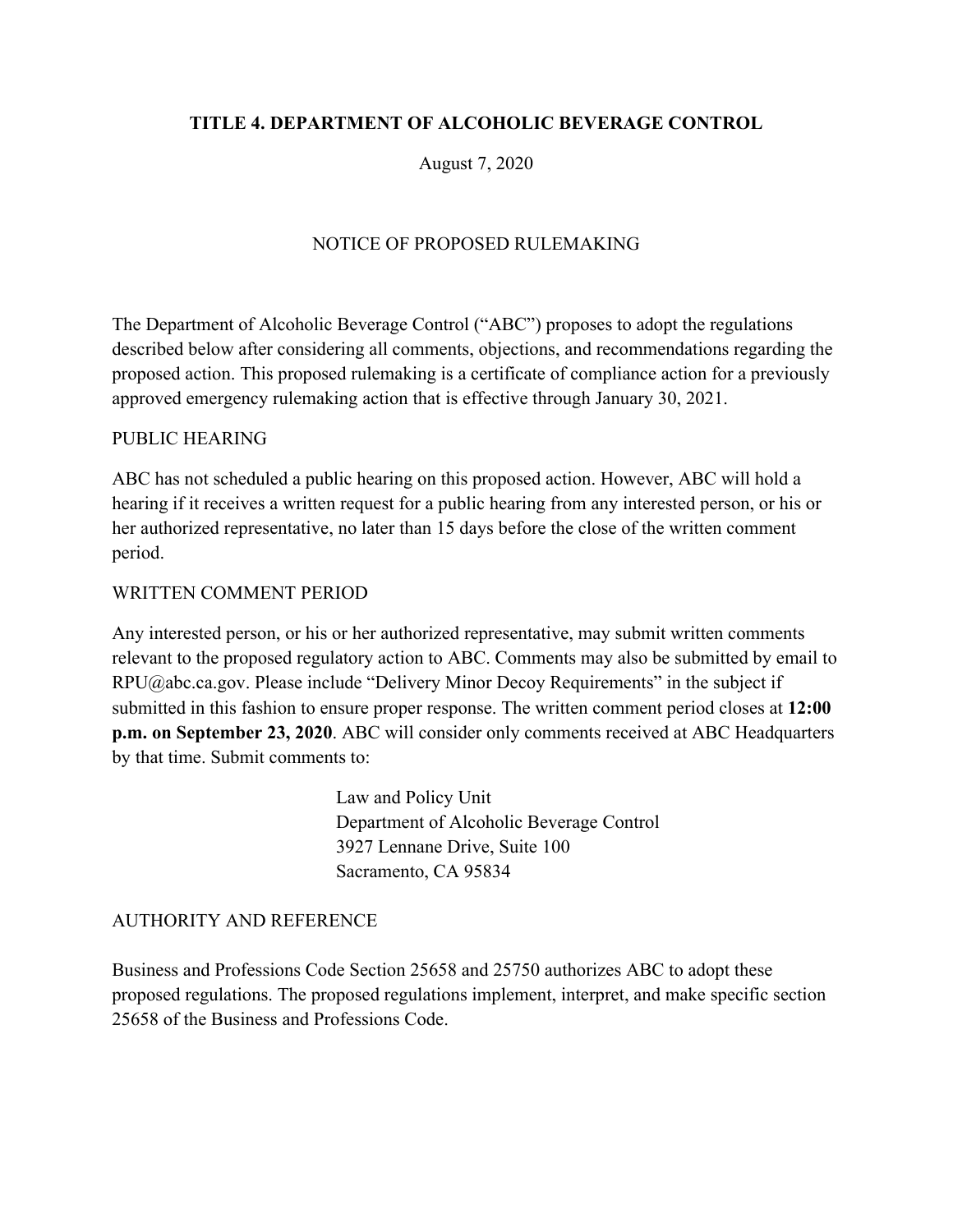# INFORMATIVE DIGEST/POLICY STATEMENT OVERVIEW

## **Summary of Existing Laws and Regulations**

Current ABC regulations did not include an enforcement mechanism addressing retail alcoholic beverage delivery away from the licensed premises for off-premises consumption. ABC has enacted these regulations on an emergency basis, but there is a need for these regulations to become permanent to ensure the increasing use of alcohol delivery does not allow persons under 21 years of age to obtain alcohol.

## **Summary of Effect**

The unregulated delivery of alcoholic beverages to minors or merely dropping off alcoholic beverages at unattended doorsteps by licensees or third-party services is detrimental to the public health, safety, and welfare. Simply asking a customer whether they are of legal age to consume alcohol when taking an order for alcoholic beverages online or over the phone is not adequate if, at the point of delivery, the identification, appearance, or age of the recipient is not visually inspected or verified, especially when the delivering party does not even attempt actual contact with the customer. In order to continue to address this problem, ABC will need the ability to deploy minor decoys covering off-premises deliveries of alcoholic beverages permanently.

## **Comparable Federal Statute or Regulations**

ABC has determined that this proposed regulation does not have a comparable federal statute or regulation.

## **Policy Statement Overview**

ABC's mission to protect the public health, safety, and welfare through licensing alcohol businesses and enforcing legislative standards is limited when it is undermined by the conduct of ABC licensees, their agents, or employees. Preventing sales to and furnishing of alcoholic beverage to persons under 21 years of age, and prosecuting violators, is one of the highest public safety priorities of ABC. By utilizing minor decoys for delivery service, ABC can identify licensees violating their duty as an alcohol licensee and will be able to enforce the law against them, thereby protecting the public's health, safety, and welfare. In addition, the permanence of delivery minor decoy regulatory standards will ensure licensees are continued to be treated in a fair manner.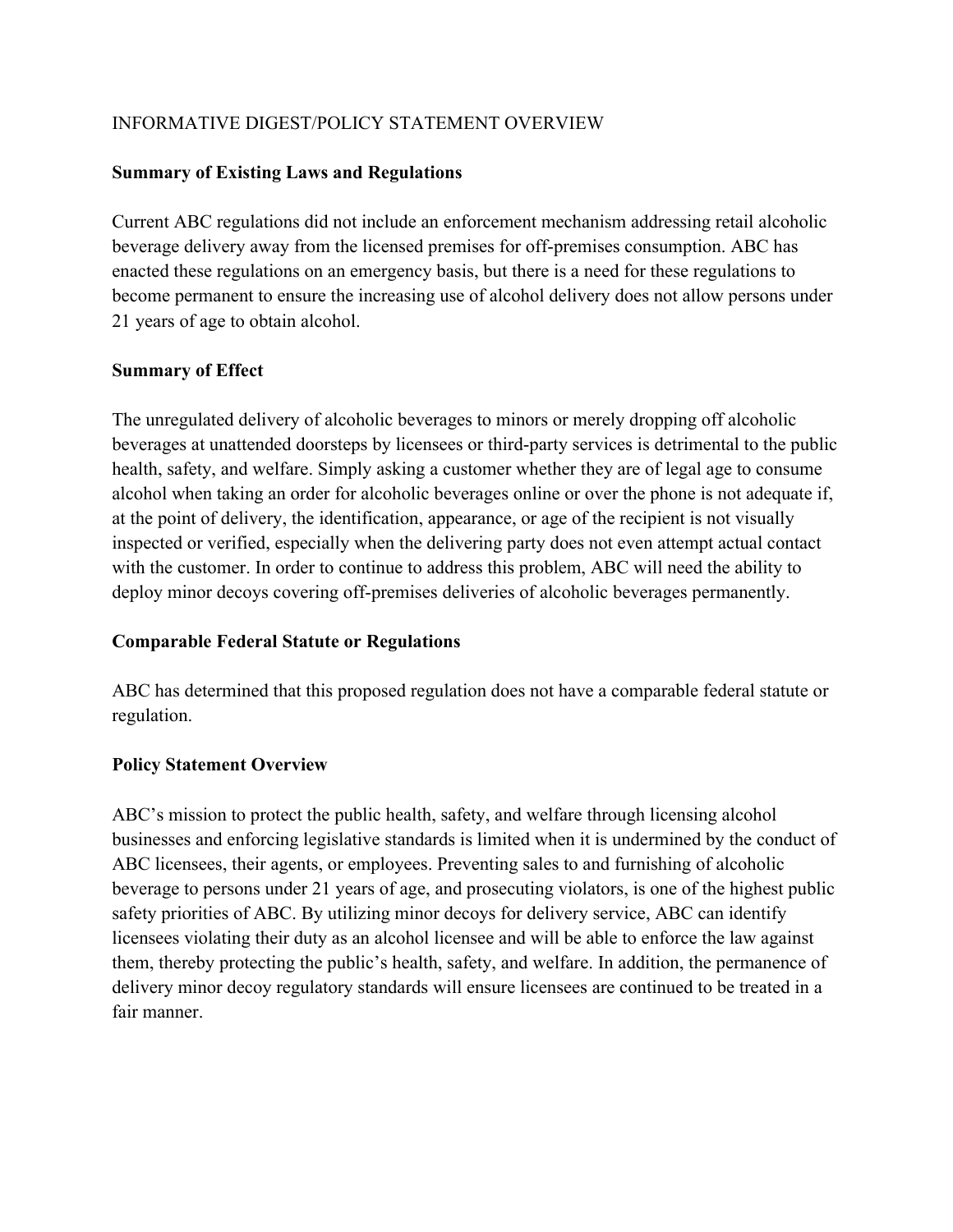## **Benefits Anticipated**

By continuing the use of minor decoy operations for off-premises delivery of alcoholic beverages, ABC can investigate actions of licensees, their agents, or employees who are violating legal delivery standards and hold licensees who violate the law accountable through enforcement actions. Although this issue was an emergency due to the COVID-19 pandemic, the increase in legal alcohol delivery is not anticipated to cease once the pandemic circumstances are over. This will require ABC to continue to monitor and hold ABC licensees accountable for delivery standards long after the industry returns to a new normal.

## **Determination of Inconsistency/Incompatibility with Existing State Regulations**

ABC has determined that this proposed regulatory action is not inconsistent or incompatible with existing state regulations.

## **Effect upon Small Businesses in California**

ABC has determined this proposed regulatory action does not affect small businesses: the laws that ABC seeks to enforce via the proposed regulation are laws to which small businesses are already subject. The proposed action only lays out the process by which ABC will investigate potential violations and seek enforcement of these same laws. Further, ABC is not affecting any business with this regulation without due process or providing evidence that the business has violated the ABC Act through furnishing alcohol to a person under 21 years of age.

## **Disclosures Regarding the Proposed Regulatory Action**

ABC has made the following initial determinations:

- 1. Mandate on local agencies or school districts: None.
- 2. Costs or Savings to any state agency: None.
- 3. Cost to any local agency or school district that is required to be reimbursed by the state: None.
- 4. Other nondiscretionary cost or savings imposed on local agencies: None.
- 5. Cost or savings in federal funding to the state: None.
- 6. Cost impacts on housing costs: None.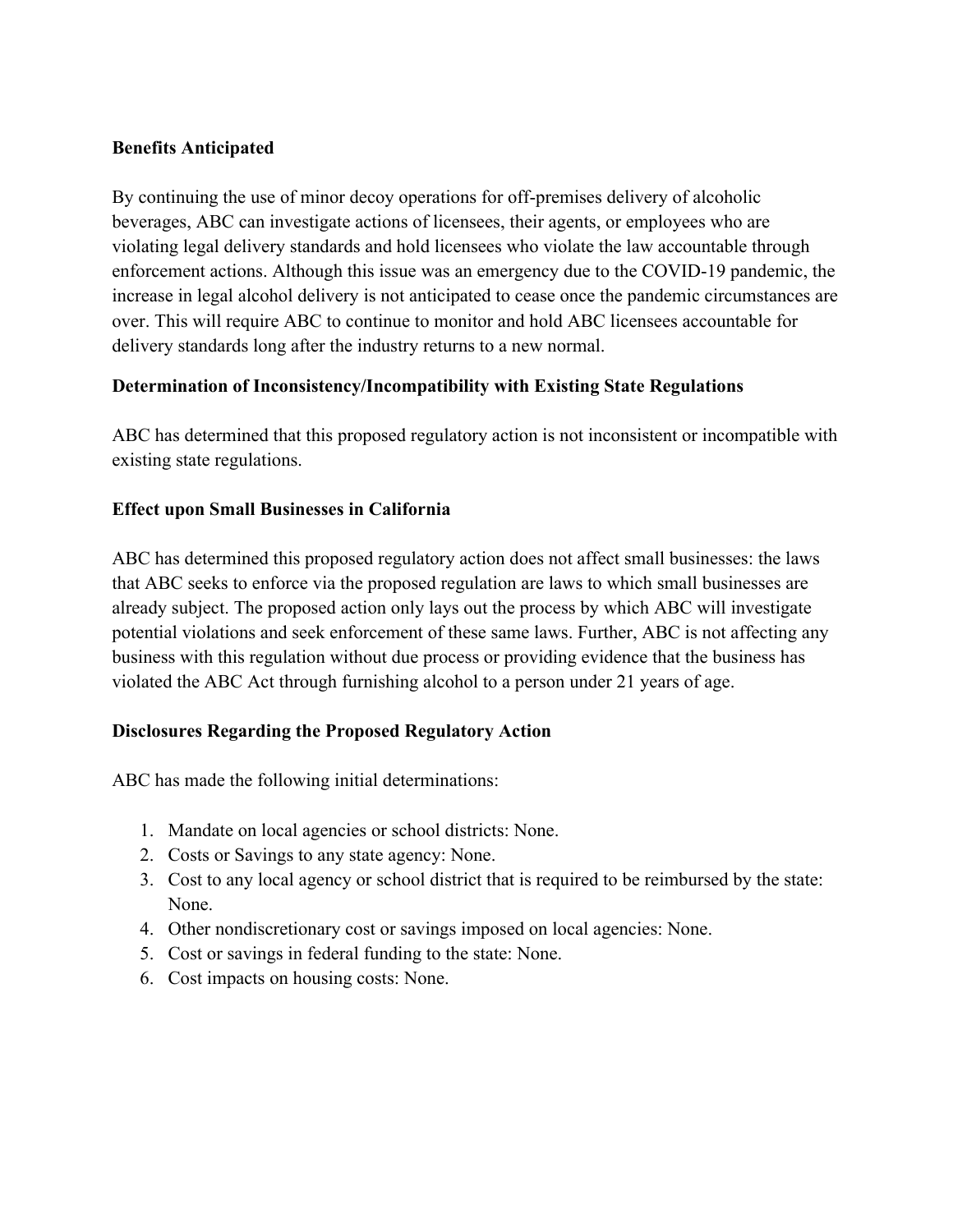## **Determination of Statewide Adverse Economic Impact on Business**

ABC has made an initial determination that the adoption of this regulation will have negligible economic impact on businesses that do not violate the law. The laws that ABC seeks to enforce via the proposed regulation are laws to which businesses are already subject. The proposed action only lays out the process by which ABC will investigate potential violations and seek enforcement of these same laws. There is no foreseeable impact on businesses based on the process laid out in the proposed regulation.

# **Description of All Economic Impacts That a Representative Private Person or Business Would Necessarily Incur in Reasonable Compliance with the Proposed Action**

ABC has made the determination that the adoption of this regulation will have negligible economic impact on a representative private person or businessthat does not violate the law. The laws that ABC seeks to enforce via the proposed regulation are laws to which persons and businesses are already subject. The proposed action only lays out the process by which ABC will investigate potential violations and seek enforcement of these same laws. There is no foreseeable impact on representative private persons or businesses based on the process laid out in the proposed regulation.

## **The Need to Require Report from Businesses**

The proposed regulation does not require any reports from ABC licensees or any other business.

#### **Consideration of Alternatives**

ABC has determined that no reasonable alternative considered by ABC would be more effective in carrying out the purpose for which the action is proposed. Utilizing minor decoys would be as effective, less burdensome to, and more cost-effective to affected private persons, and equally effective in implementing statutory policies or other provision of law. ABC invites interested persons to present statements or arguments with respect to alternatives to the proposed regulation during the written comment period.

#### **Agency Contact Persons**

Inquiries concerning the proposed regulatory action may be directed to the agency representative Robert de Ruyter, Assistant General Counsel, (916) 419-8958 or (designated backup contact) Sonny Bains, Associate Governmental Program Analyst, Law and Policy Unit, (916) 285-0891.